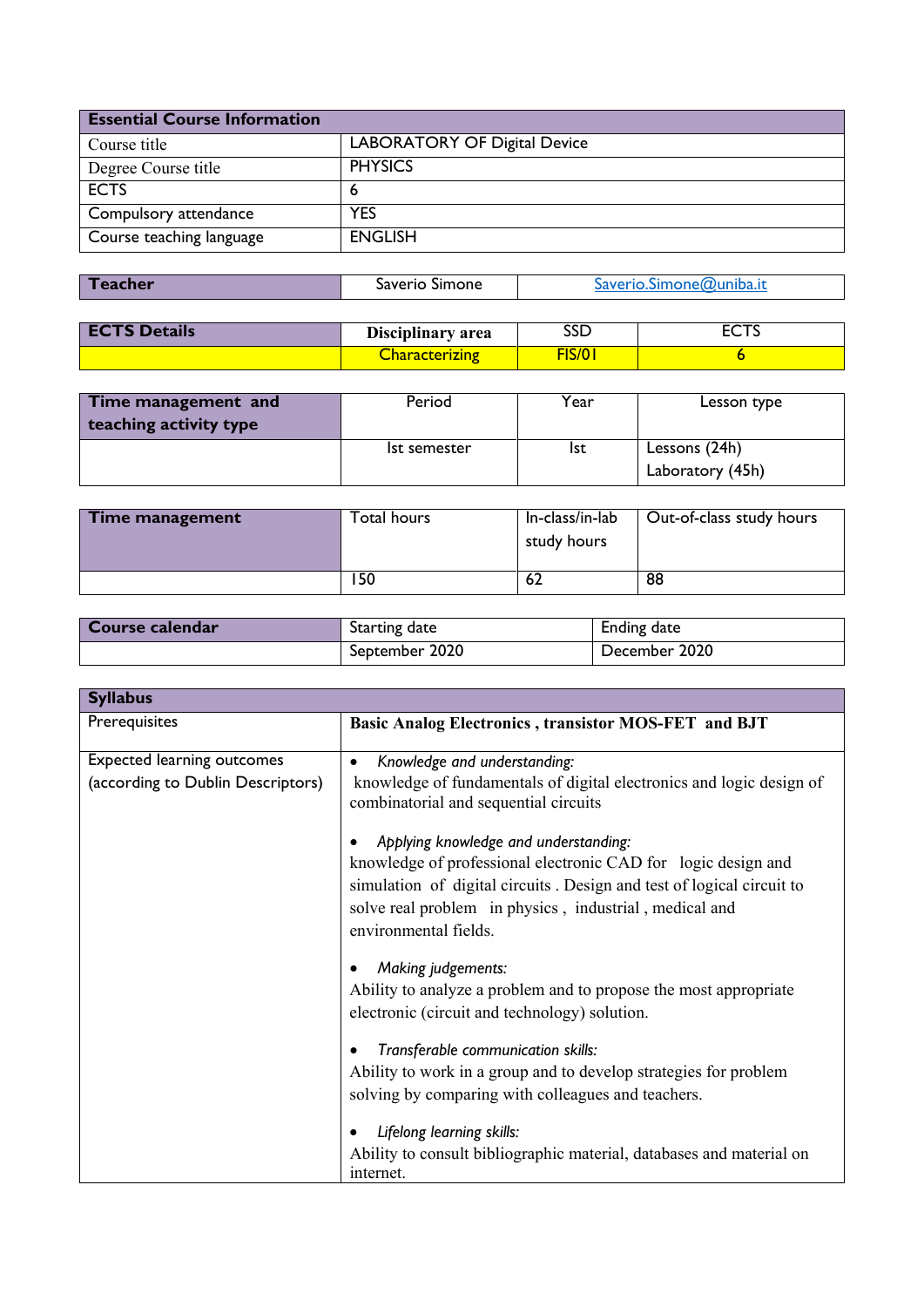| Course contents summary  |                                                                                                                                                                                                                                                                                                                                                                                                                                                                                                                                                                                                                                                                                                                                                                                     |
|--------------------------|-------------------------------------------------------------------------------------------------------------------------------------------------------------------------------------------------------------------------------------------------------------------------------------------------------------------------------------------------------------------------------------------------------------------------------------------------------------------------------------------------------------------------------------------------------------------------------------------------------------------------------------------------------------------------------------------------------------------------------------------------------------------------------------|
| <b>Detailed syllabus</b> | Digital electronics systems<br>Analog and digital signals. Binary numbers. Number systems<br>conversion. Binary variables and true or false logic. Logic<br>functions symbols, truth tables and timing diagrams: gates AND<br>, OR, NOT, XOR, NAND and NOR. Electrical circuits to<br>implement logic functions: MOS and BJT transistor as switches.<br>CMOS structure for NAND and NOT gates. CMOS and TTL<br>logic families. Definition of logical levels and noise margins.<br>Features of the logic gates: fan-out, propagation time, the rise<br>and fall times. Examples of datasheets for integrated circuits SSI<br>: 74LS00, 74HCT00, 74LS04,74HCT04.                                                                                                                      |
|                          | Boolean algebra and logic functions<br>Axiomatic definition Boolean algebra. fundamental theorems<br>and proofs. Boolean functions. Analysis of Boolean functions<br>and their representation as logic circuits. Complement of<br>Boolean functions. The logic functions using NAND or NOR<br>gates . Standard forms of Boolean functions. Transformation of<br>a Boolean function in standard form. Examples of realization of<br>Boolean functions by means of logic gates. Process of synthesis<br>of Boolean functions. Minimization of Boolean functions;<br>Method of Karnaugh maps; Maps with two and three variables.<br>Four- and five-variable maps. Minimum form of a Boolean<br>function, as sum of products or product of sums expressions.<br>Condition "don't care". |
|                          | Logic gates<br>Introduction to combinational logic circuits. External control of<br>logic function using gates . Open Collector gates and wired<br>logic. Tri-state gates and bus transmission of data, examples of<br>datasheets for integrated 74LS125 and 74LS240. Multi-levels<br>logical networks and propagation delay: static and dynamic<br>hazard.                                                                                                                                                                                                                                                                                                                                                                                                                         |
|                          | Combinatorial circuits<br>Procedures for the design of logic circuits: multiplexer,<br>demultiplexer / Date Selector, Decoder and programmable<br>networks, Decoder BCD to seven segments, Encoder and<br>priority detector comparator. Codes . Expandability of<br>integrated circuits by use of the enable signals in parallel and in<br>cascade (with examples 74LS138 and 74LS148). Arithmetic<br>functions: binary numbers addition and subtraction, signs on<br>multiplication and division. Circuits half adder and full adder,<br>carry-look-ahead. Programmable device: ROM, PROM, PLD,<br>PAL.                                                                                                                                                                            |
|                          | Sequential circuits<br>Sequential circuits definition. Analysis of asynchronous<br>sequential circuits . Latch Set /Reset . Asynchronous and                                                                                                                                                                                                                                                                                                                                                                                                                                                                                                                                                                                                                                        |